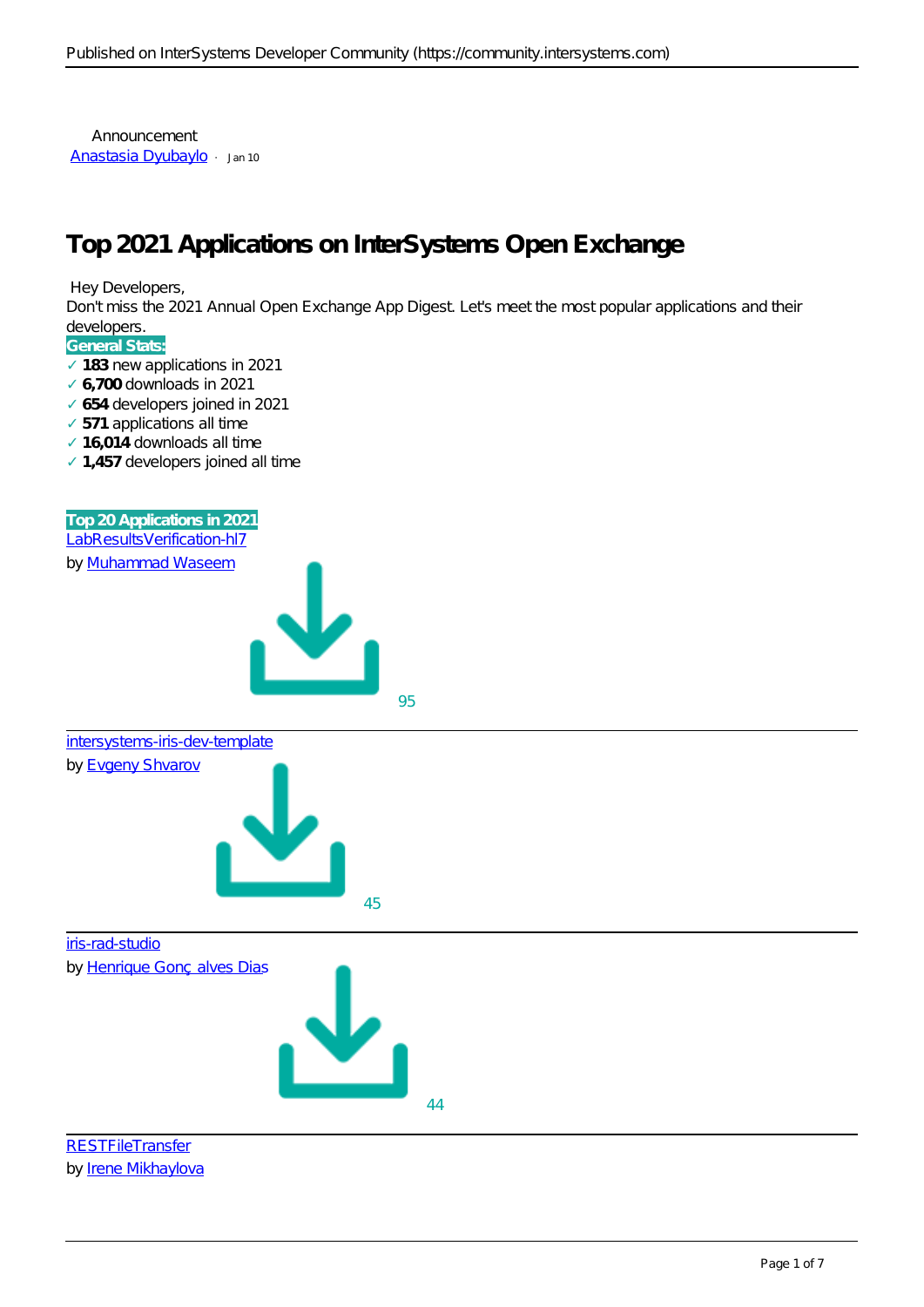

*by* [Amir Samary](https://openexchange.intersystems.com/user/Amir%20Samary/dFC7p6uSfRl8b7NGGGChQvkh0)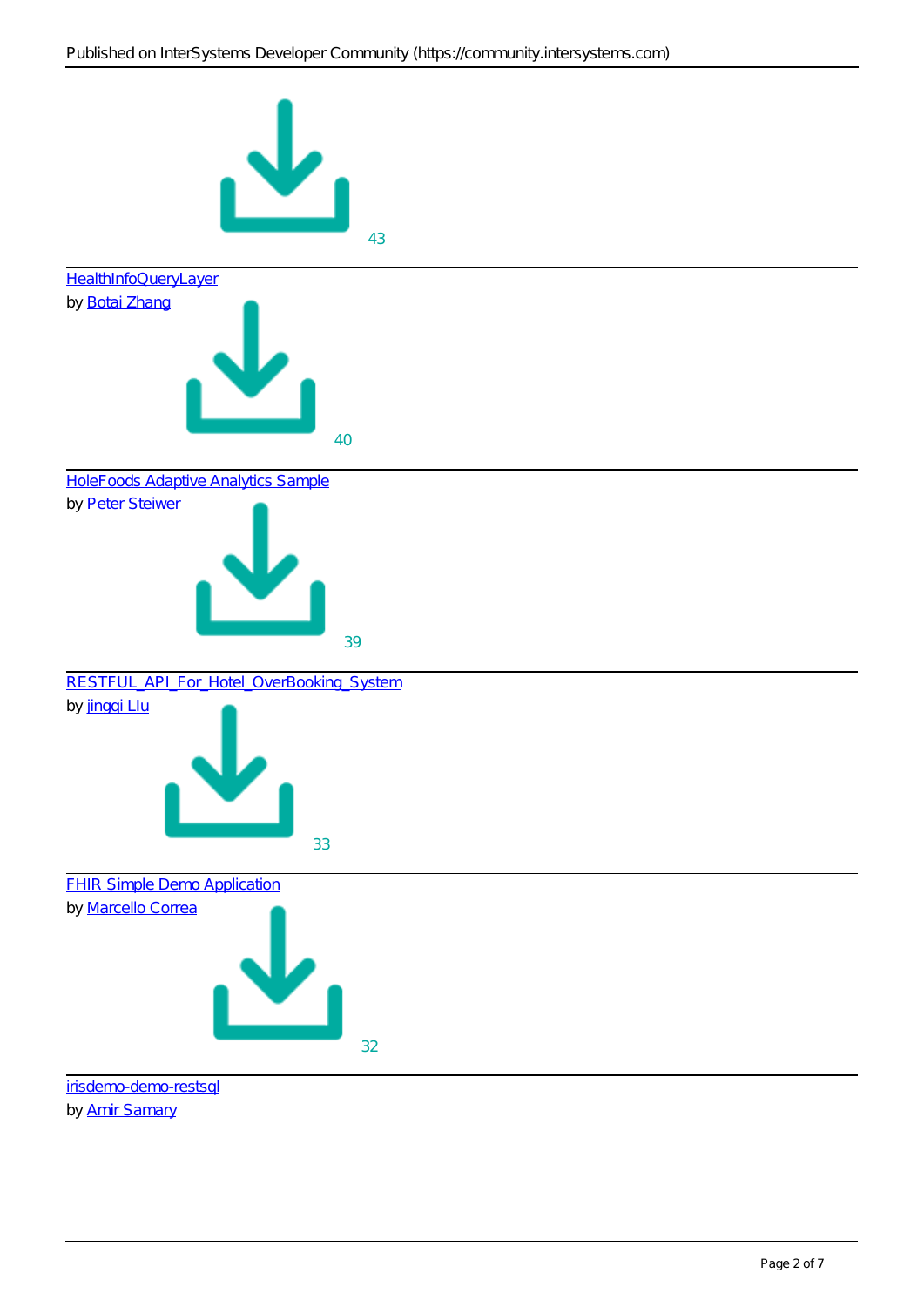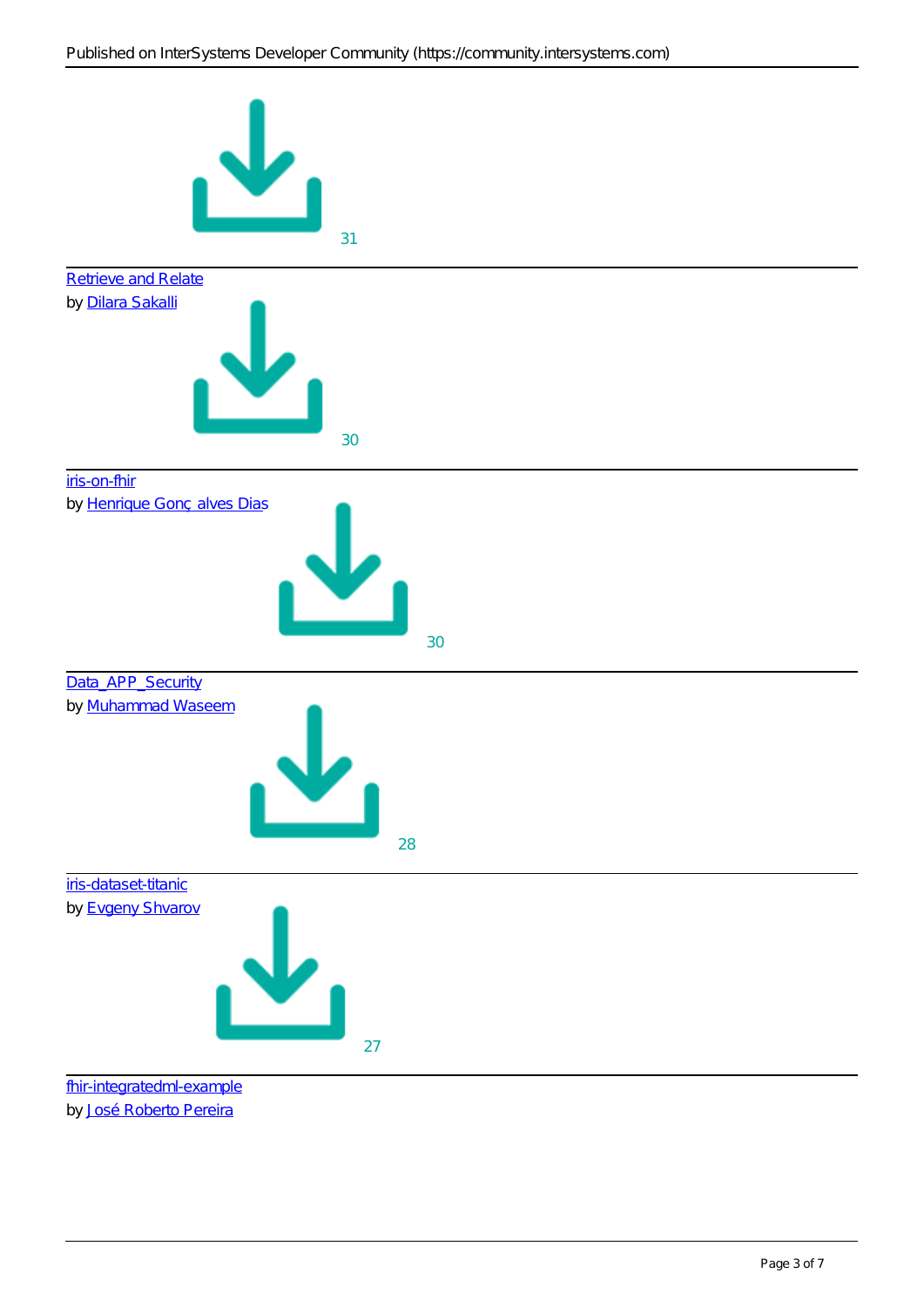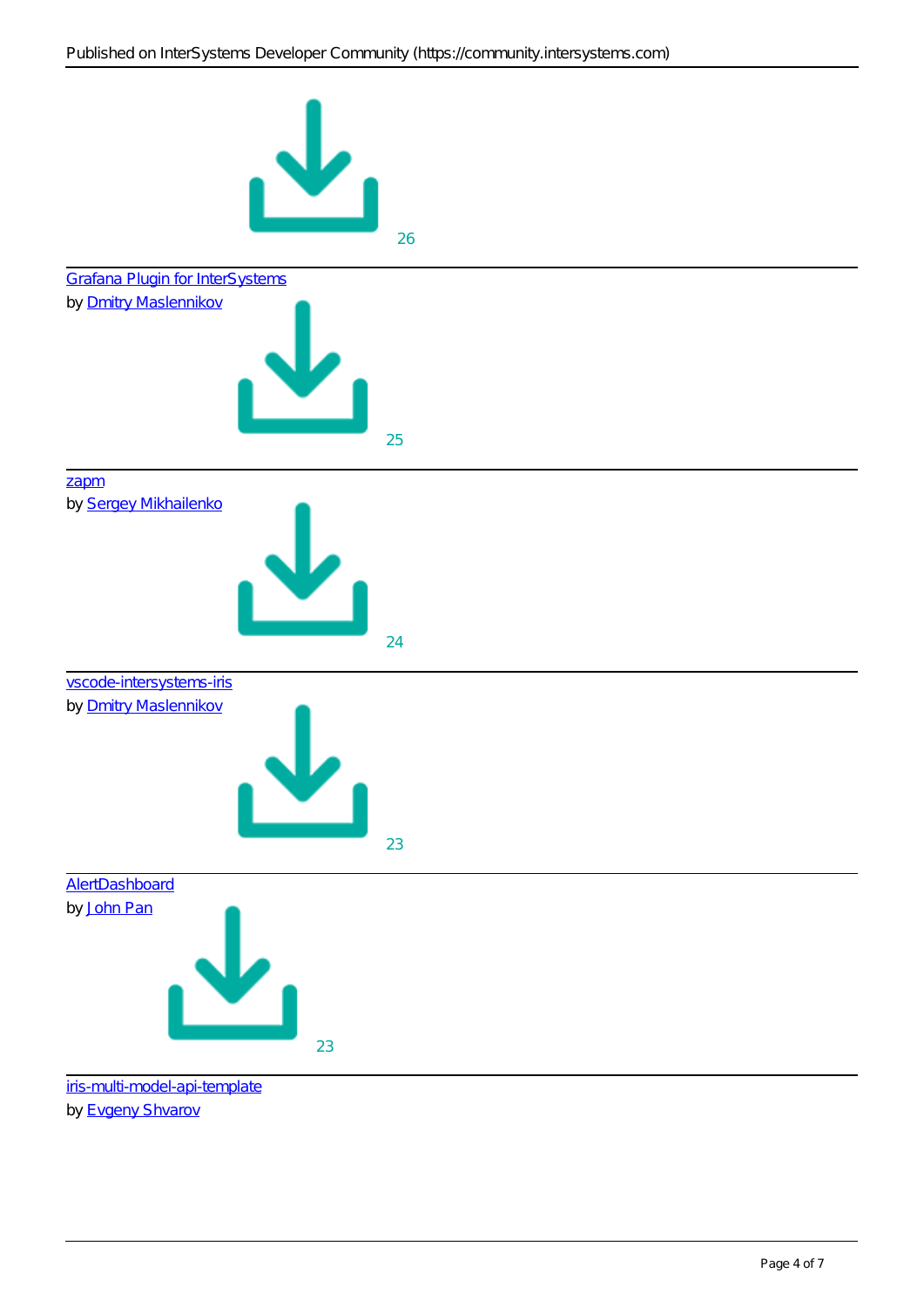

[iris-history-monitor](https://openexchange.intersystems.com/package/iris-history-monitor)

by [Henrique Gonçalves Dias](https://openexchange.intersystems.com/user/Henrique%20Gon%C3%A7alves%20Dias/XeIFAGhsaBMOJPRLEckuZ8bSE)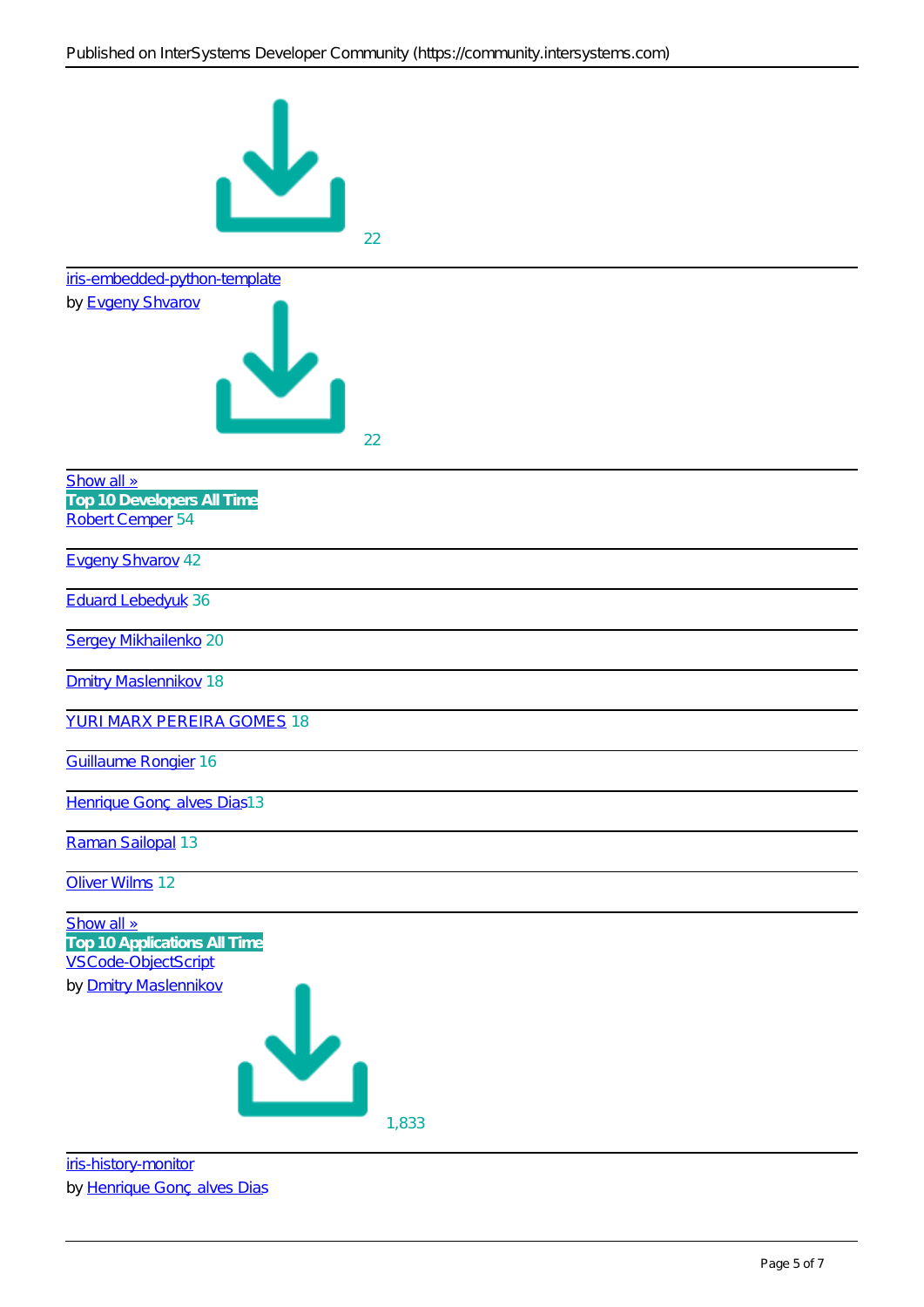